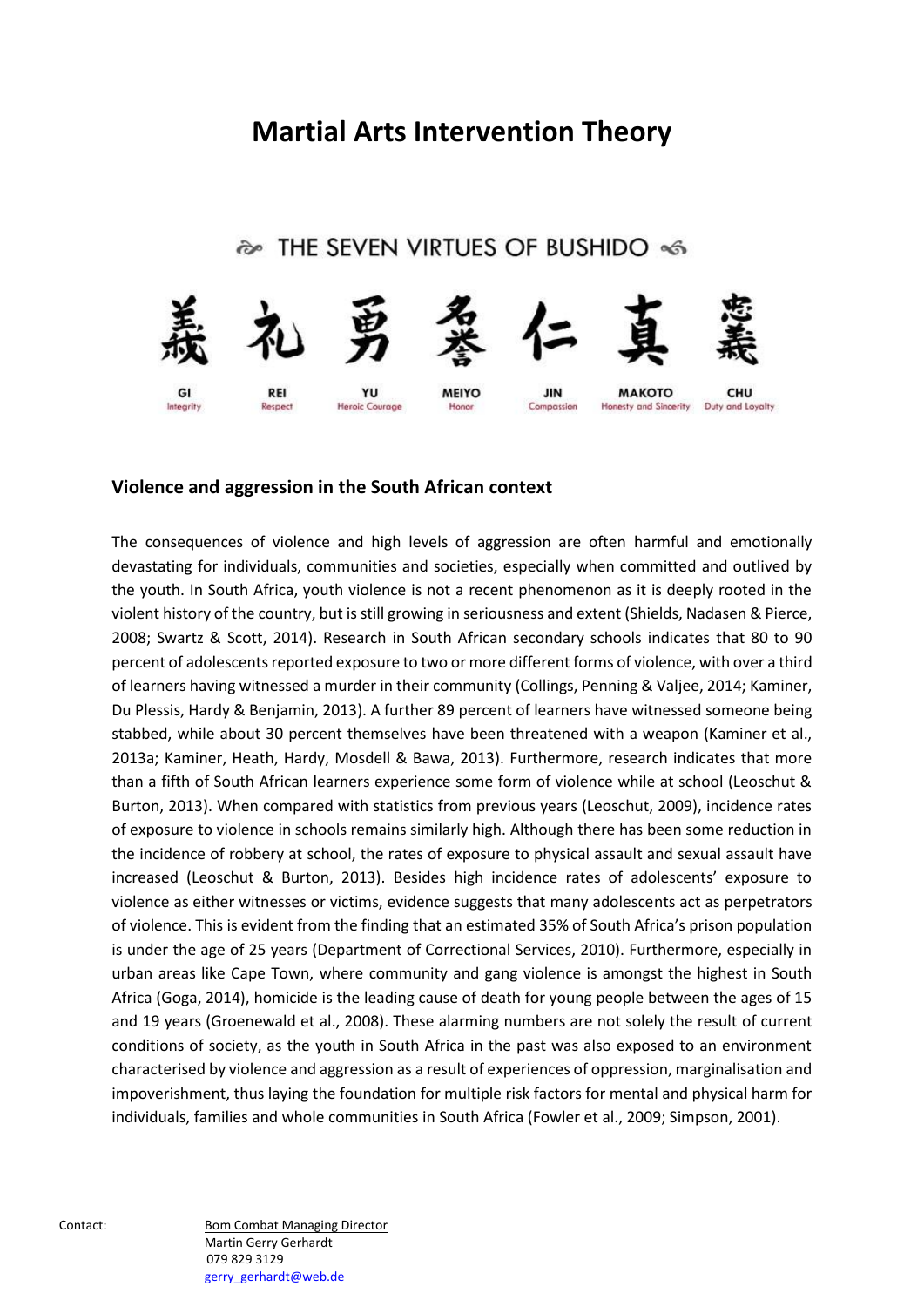Consequences of these high incidence rates and multiple risk factors include direct physical harm and further consequences for mental well-being, such as symptoms of post-traumatic stress disorder, anxiety, dissociation, depression and conduct disorder (Danielson, de Arellano, & Ehrenreich et al., 2006; Du Plessis, Kaminer, Hardy & Benjamin, 2015; Rosenthal, 2000). Besides that, a lot of indirect consequences, such as crime and delinquency, substance abuse, school dropout, joining of gangs and normalization of aggressive coping strategies are linked to the exposure of violence for the youth, especially in communities with high levels of crime as well as persistent and early exposure to violence (Begle, Hanson & Danielson et al., 2011; Flannery et al., 2007; Leoschut & Burton, 2013).

Research on South African youth from deprived and marginalized backgrounds indicates that young men often have few options to develop a positive male identity and are thus prone to assimilate violent- and gang-inspired masculinities (Cooper & Foster, 2008), which are depicted through strength, toughness and control (Luyt & Foster, 2001). As a result, the violent, aggressive and hypermasculine behaviour of many young males perpetuates a sub-culture of violence, especially in communities that are already historically vulnerable due to social oppression and marginalization (Choe, Zimmerman, & Devnarain, 2012). It is the exposure to and perpetuation of these environments that are crucial to the high rates of youth violence, as exposure to prolonged oppression can have particularly destructive effects on the youth of a society and even on future generations (Bulhan, 1985). In this sense, the exposure of many young South Africans to different forms of violence, especially when being the victims of such at a young age, can result in an extensive occurrence of displacing the related traumatic experiences into perpetration of interpersonal violence (Burton, 2003), self-destructive behaviour (both as elements of horizontal violence) and creates a vulnerability for the socialization of violent and aggressive behaviour (Fanon, 1965; Ward, van der Merwe & Dawes, 2012). Research across countries has indicates that adolescents show strong tendencies to externalize and displace their experience of violence, meaning that they assimilate violent and aggressive behaviour displayed in their environment and normalize these as strategies of conflict resolution and display of dominance (i.e. bullying, threatening, attacking) against others (Collings, Penning & Valjee, 2014; Du Plessis et al., 2015; Fowler et al., 2009; Shields, Nadasen & Pierce, 2008) and thus present as a specific at-risk group.

Institutions and organisations responsible for interventions with violent and aggressive youth, often lack the capacity to detain adolescent offenders and fail to create an environment for these at-risk youth to learn and adapt alternative, prosocial behaviour strategies (Muntingh, 2007; Ward, van der Merwe & Dawes, 2013). Previous interventions often failed to remediate experiences and trauma caused by violence between victim and perpetrators and thus perpetuate the cycle of violence (Gevers & Flisher, 2013). Especially interventions for individual with high exposure to violence, such as male adolescents in South Africa, have to address the meaning of violence for the individuals and the community (Govender & Killian, 2001) and should explore the individual coping and possible externalisation strategies related to experienced violence in the personal environment, as well as to teach competences for conflict resolution (Martinez et al., 2014). In order to counter the increased risk of young individuals to engage in violent and antisocial behaviour and to decrease the risk for those to become involved in criminal activities as adults, the development of alternative and evidencebased intervention programmes are highly needed (Burton, 2008), especially for male adolescents in communities with high crime rates.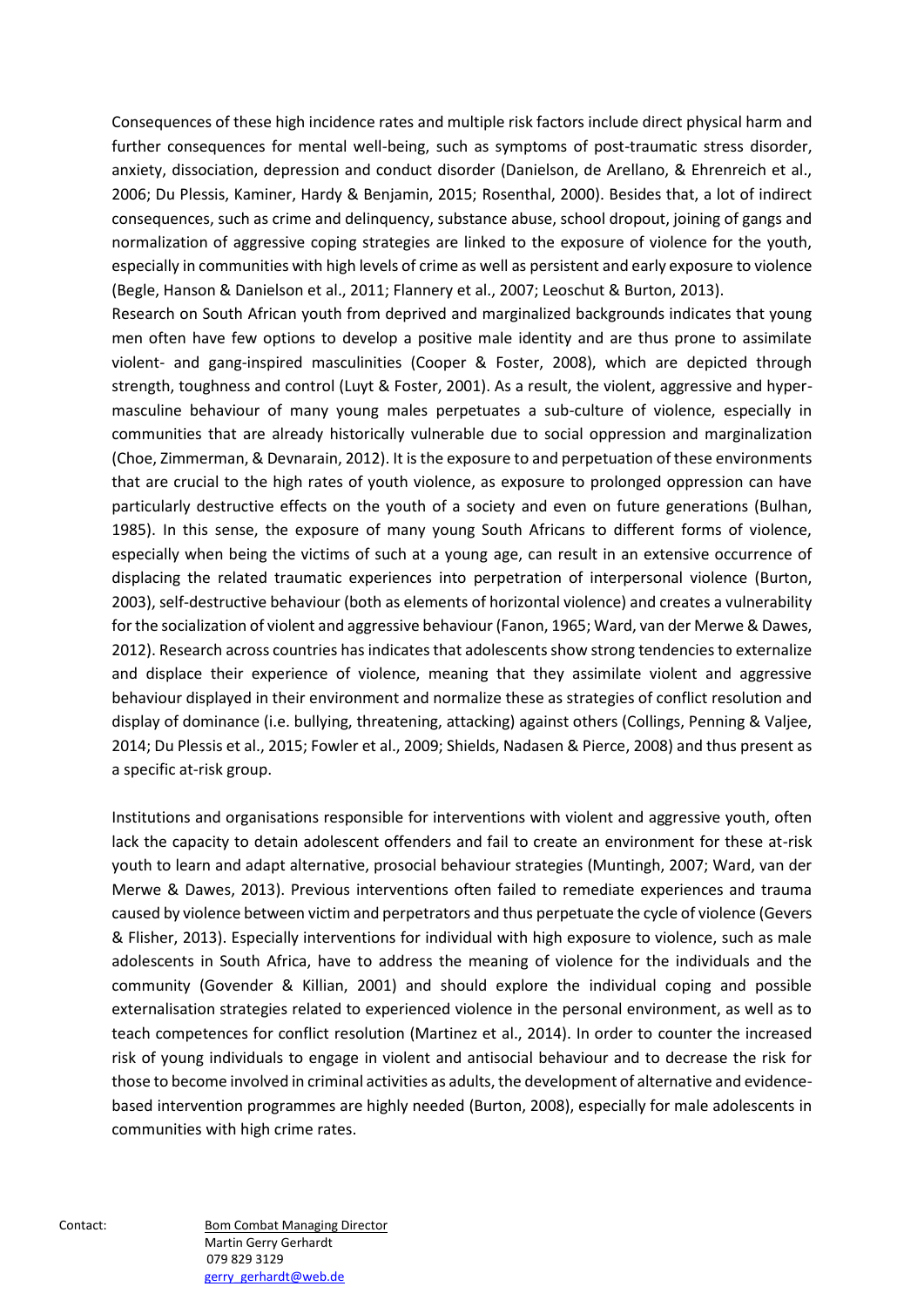#### **Martial Arts based interventions**

In search of alternative intervention methods, martial arts based programmes have been proposed to carry the potential for violence prevention for adolescents who are at increased risk of engaging in violent behaviour and delinquency (Zivin, Hassan, DePaula & Monti, 2001). According to the existing scientific literature, martial arts provides the framework to attract many of the mainly male at-risk adolescents to engage and adhere to an intervention programme (Lakes & Hoyt, 2004; Woodward, 2009) and has the potential to be an ego-building method of therapy in support of controlling aggressive impulses (Twemlow & Sacco, 1998). Weiser and colleagues (1995) have argued that the martial arts deserve the recognition to be as worthy as other established psychotherapeutic supplement methods and forms of emotional expressions, such as art therapy, dance therapy or psychodrama. A review of socio-psychological outcomes of martial arts practice on youth indicates a positive trend of this form of activity (Vertonghen & Theeboom, 2010) and while arguing that physical fitness is on aspect in producing psychological benefits, it is suggested that the non-physical aspects of martial arts practice influences the long-term, psychosocial changes of participants (Binder, 1999), underlying mechanisms however remain unclear. Especially for at-risk populations, research found the effects of participating in sporting activities for young male offenders in prison to confer significant psychosocial benefits, while promoting rehabilitation of young offenders (Parker, Meek & Lewis, 2014). Martial arts practice in general has been found to reduce aggression of participants (Kusnierz & Bartik, 2014; Weiser et al., 1995) and can promote positive behavioural change (Burt & Butler, 2006), but again lacking in a specific theory of change. Thus, there is a need for more nuanced and accurate research approaches to support existing findings and to establish an evidence-based methodology for specific target groups (Vertonghen & Theeboom, 2013) and also a general need for empirical validation of effective violence interventions programmes in the scientific literature.

The following intervention concept is a modified version of a community based project that aims to provide a support for adolescent boys struggling with violent and aggressive behaviour by channelling related emotions into proactive and prosocial behaviour through the teachings of martial arts in practice and philosophy as well as individual support services. The intervention therefore directly addresses one of the major struggles of the communities in the Cape Flats by evoking violence and aggression-related emotions in the training practice, while teaching participants how to control these. Participation in this multi-phased martial arts based intervention programme consists of two 60- to 90 -minute sessions per week and will be facilitated through a combination of martial arts instruction, group counselling and should be assisted by an involved staff partner (i.e. school sport teacher, social worker or counsellor). The intervention is sub-divided in four different phases and strongly builds on cognitive-behaviour techniques and psychoeducation, which is in line with recommendation for effective intervention from the respective literature (Fagan & Catalano, 2013; Thakore et al., 2015; Wilson & Lipsey, 2007).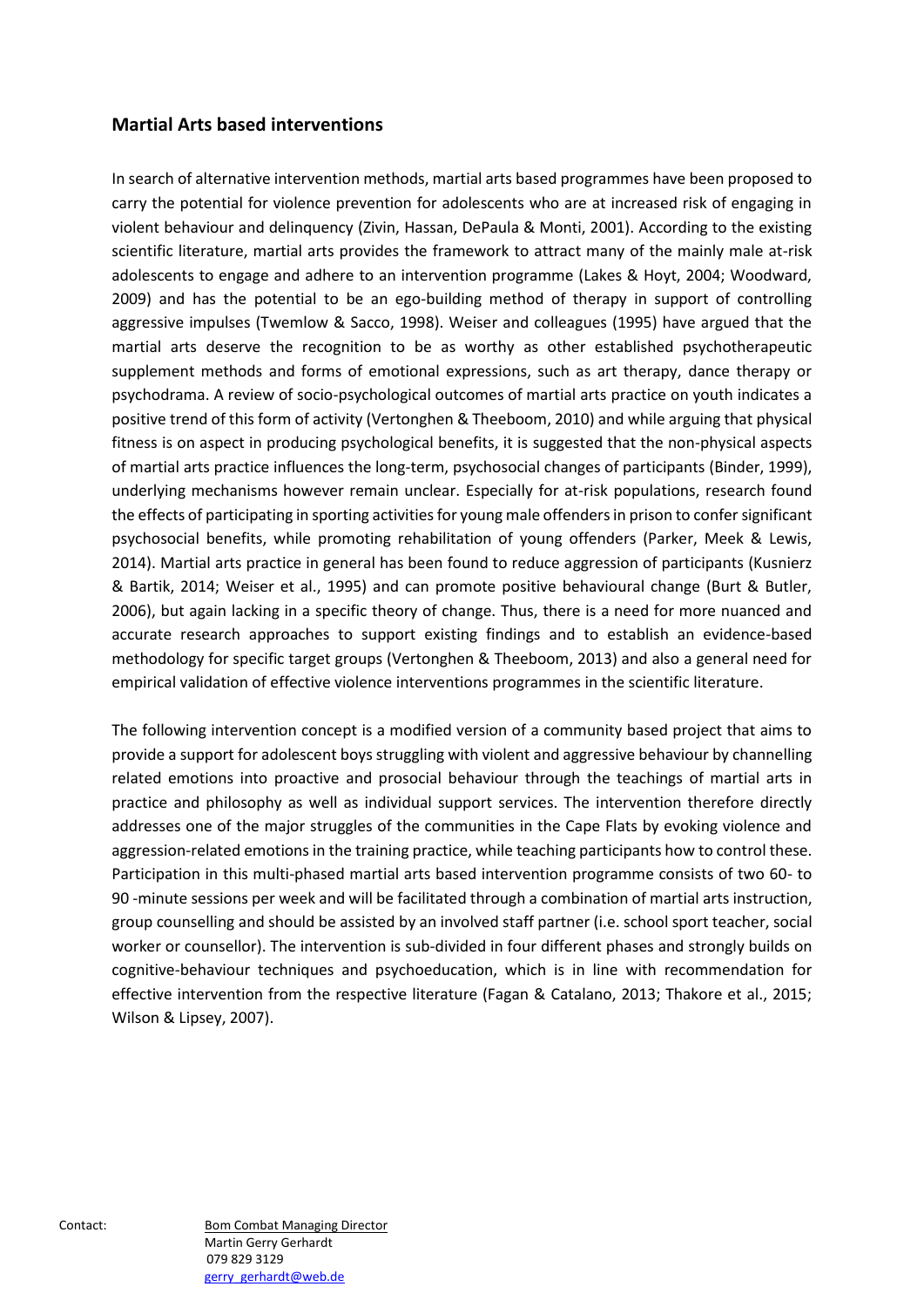#### **Phase 1**

In the initial phase of the intervention, the focus lies on the creation of group norms and rules, as well as group cohesion and the creation of a bond between coaches and peers and amongst peers themselves. The importance of the initial intervention phase is to create an environment in which participants feel comfortable to engage in activities, build social ties with other participants and to commit to the programme and are stated to be generally important for support group settings (Burlingame, Fuhrimam & Johnson, 2001; Kawachi & Berkman, 2001).



#### **Phase 2**

In the second phase of the intervention, the focus shifts towards the establishment of trust amongst participants for each other through martial arts specific partner exercises, where participants explore roles of leading others in form of coaching and with a constant reflection input of experiential learning aspect of these exercises and their translation into the participants every day engagements. Especially the placement of trust amongst participants to follow the exercise-specific and still supervised lead of other participants aims to further build trust relationships and a positive group climate that is related to increases in self-esteem based on group participation (Marmarosh, Holtz & Schottenbauer, 2005) and individual improvements that are highlighted by the instructors. The third phase of the intervention shifts its focus towards exploration of violence and aggression-related behaviours and experiences of participants in the recent past and challenges maladaptive beliefs and cognitions towards violent and aggressive behaviour as a reflection of dominance, masculinity or conflict resolution.

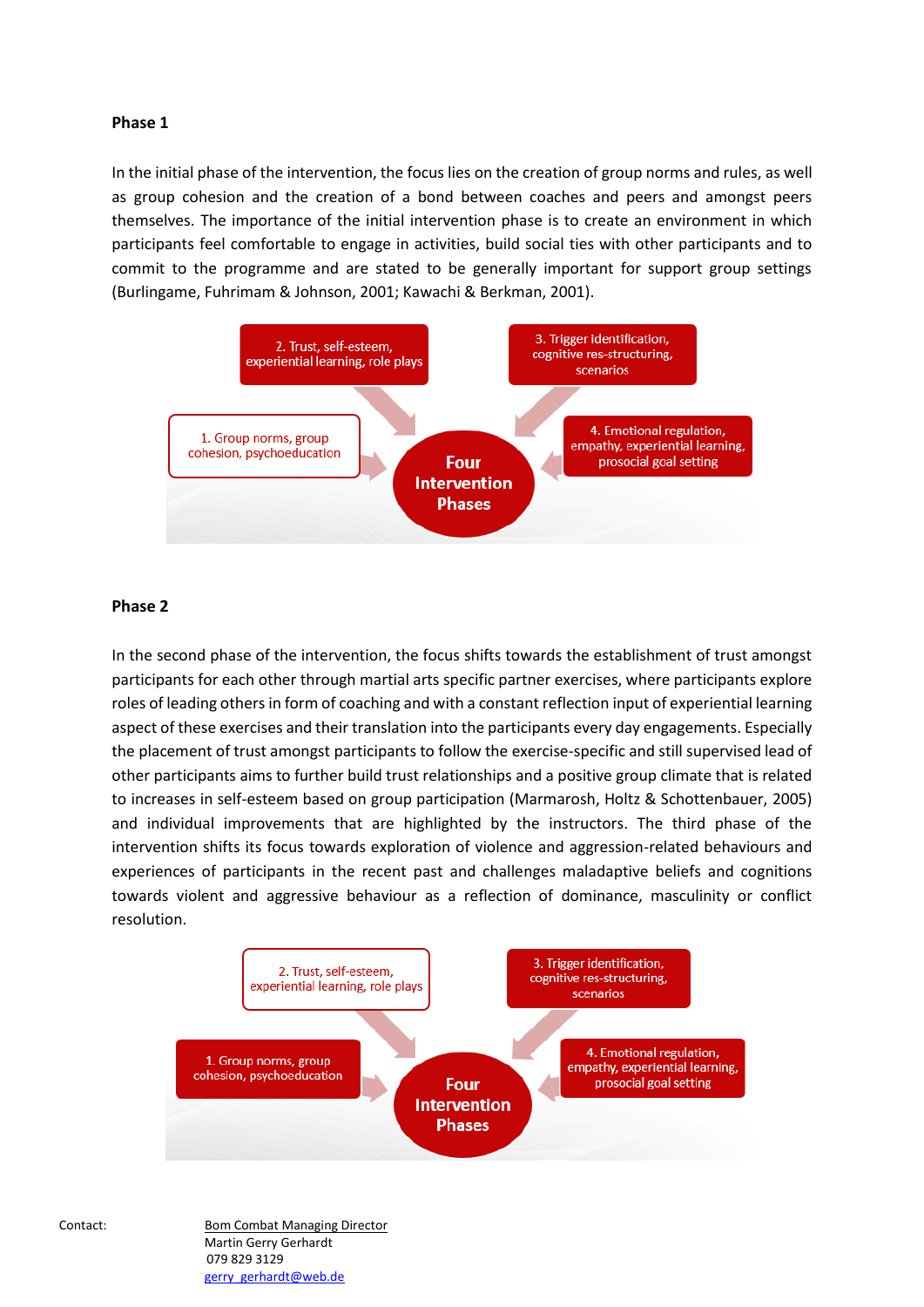#### **Phase 3**

Especially in the third phase, the intervention programme builds on elements of psychoeducation around identifying behavioural triggers and of cognitive re-structuring and re-evaluating of situational factors that influence decision-making to positively cope with stressful situations (Bradshaw et al., 2009, Martinez et al. 2014). Participants will be asked to carry out reflection assignments in between sessions, in order to identify personal triggers and to facilitate the transfer of martial arts values into their life's, which will be addressed, challenged or affirmed within the sessions.



#### **Phase 4**

In the fourth and final phase of the intervention, emotional regulation becomes the main focus of the programme and participants will be exposed to cognitive and behavioural techniques to regulate emotions that have previously been identified to be present when engaging in aggressive or violent behaviour. In that, participants are supposed to explore possibilities to resolve conflicts by using assertive instead of aggressive behaviour and will be confronted with possible scenarios in which these have to be applied (Martinez et al., 2014, Thakore et al., 2015).



## **Theory of change**

As an alternative psychosocial violence and aggression intervention concept, the described project is necessarily community based and aims to explore the causes of violence in young adolescents by channelling strong emotions into proactive and prosocial behaviour through the teachings of martial